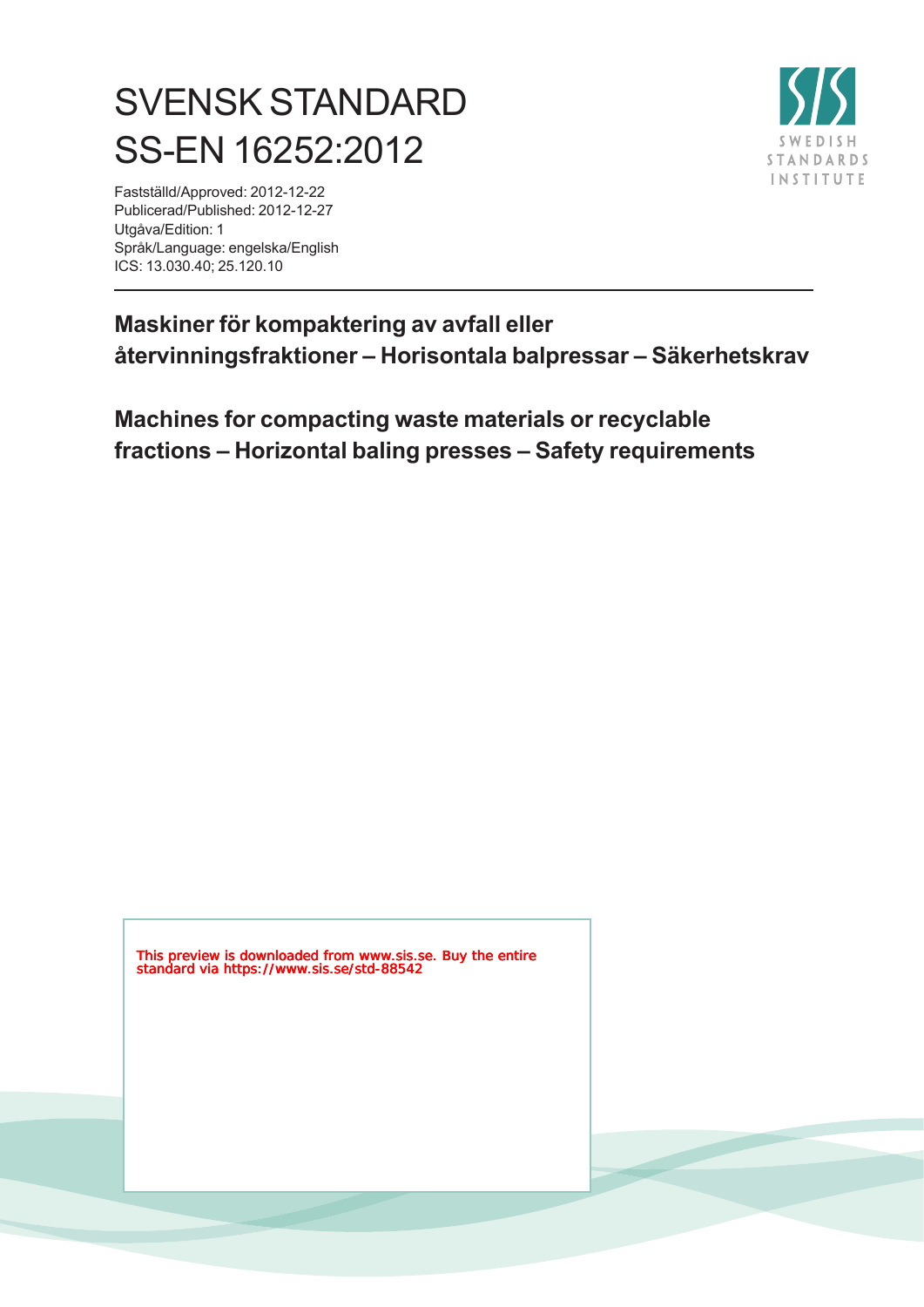## Standarder får världen att fungera

*SIS (Swedish Standards Institute) är en fristående ideell förening med medlemmar från både privat och offentlig sektor. Vi är en del av det europeiska och globala nätverk som utarbetar internationella standarder. Standarder är dokumenterad kunskap utvecklad av framstående aktörer inom industri, näringsliv och samhälle och befrämjar handel över gränser, bidrar till att processer och produkter blir säkrare samt effektiviserar din verksamhet.* 

#### **Delta och påverka**

Som medlem i SIS har du möjlighet att påverka framtida standarder inom ditt område på nationell, europeisk och global nivå. Du får samtidigt tillgång till tidig information om utvecklingen inom din bransch.

#### **Ta del av det färdiga arbetet**

Vi erbjuder våra kunder allt som rör standarder och deras tillämpning. Hos oss kan du köpa alla publikationer du behöver – allt från enskilda standarder, tekniska rapporter och standardpaket till handböcker och onlinetjänster. Genom vår webbtjänst e-nav får du tillgång till ett lättnavigerat bibliotek där alla standarder som är aktuella för ditt företag finns tillgängliga. Standarder och handböcker är källor till kunskap. Vi säljer dem.

#### **Utveckla din kompetens och lyckas bättre i ditt arbete**

Hos SIS kan du gå öppna eller företagsinterna utbildningar kring innehåll och tillämpning av standarder. Genom vår närhet till den internationella utvecklingen och ISO får du rätt kunskap i rätt tid, direkt från källan. Med vår kunskap om standarders möjligheter hjälper vi våra kunder att skapa verklig nytta och lönsamhet i sina verksamheter.

**Vill du veta mer om SIS eller hur standarder kan effektivisera din verksamhet är du välkommen in på www.sis.se eller ta kontakt med oss på tel 08-555 523 00.**

## Standards make the world go round

*SIS (Swedish Standards Institute) is an independent non-profit organisation with members from both the private and public sectors. We are part of the European and global network that draws up international standards. Standards consist of documented knowledge developed by prominent actors within the industry, business world and society. They promote cross-border trade, they help to make processes and products safer and they streamline your organisation.*

#### **Take part and have influence**

As a member of SIS you will have the possibility to participate in standardization activities on national, European and global level. The membership in SIS will give you the opportunity to influence future standards and gain access to early stage information about developments within your field.

#### **Get to know the finished work**

We offer our customers everything in connection with standards and their application. You can purchase all the publications you need from us - everything from individual standards, technical reports and standard packages through to manuals and online services. Our web service e-nav gives you access to an easy-to-navigate library where all standards that are relevant to your company are available. Standards and manuals are sources of knowledge. We sell them.

#### **Increase understanding and improve perception**

With SIS you can undergo either shared or in-house training in the content and application of standards. Thanks to our proximity to international development and ISO you receive the right knowledge at the right time, direct from the source. With our knowledge about the potential of standards, we assist our customers in creating tangible benefit and profitability in their organisations.

**If you want to know more about SIS, or how standards can streamline your organisation, please visit www.sis.se or contact us on phone +46 (0)8-555 523 00**



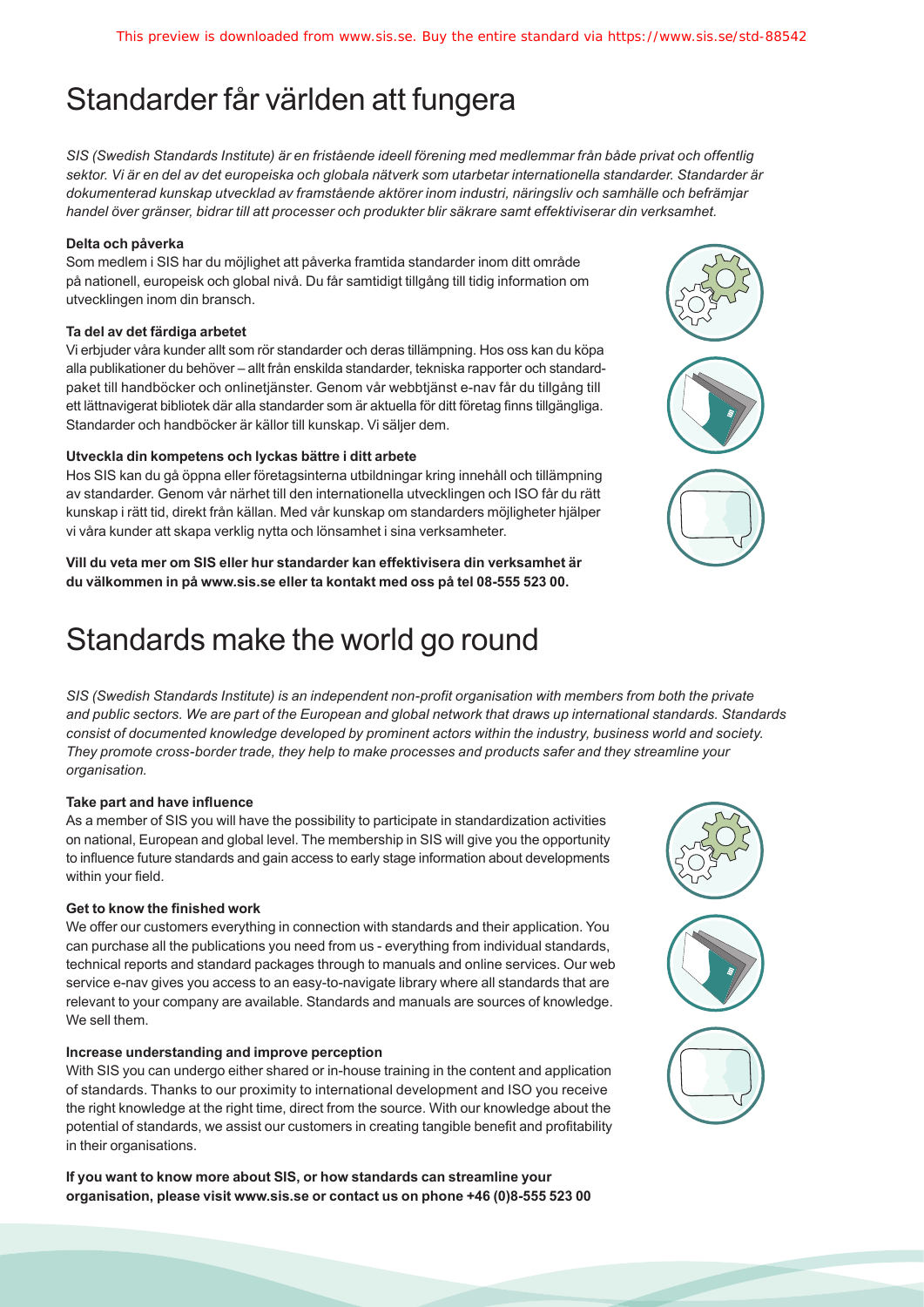Europastandarden EN 16252:2012 gäller som svensk standard. Detta dokument innehåller den officiella engelska versionen av EN 16252:2012.

The European Standard EN 16252:2012 has the status of a Swedish Standard. This document contains the official version of EN 16252:2012.

© Copyright / Upphovsrätten till denna produkt tillhör SIS, Swedish Standards Institute, Stockholm, Sverige. Användningen av denna produkt regleras av slutanvändarlicensen som återfinns i denna produkt, se standardens sista sidor.

© Copyright SIS, Swedish Standards Institute, Stockholm, Sweden. All rights reserved. The use of this product is governed by the end-user licence for this product. You will find the licence in the end of this document.

*Upplysningar om sakinnehållet i standarden lämnas av SIS, Swedish Standards Institute, telefon 08-555 520 00. Standarder kan beställas hos SIS Förlag AB som även lämnar allmänna upplysningar om svensk och utländsk standard.*

*Information about the content of the standard is available from the Swedish Standards Institute (SIS), telephone +46 8 555 520 00. Standards may be ordered from SIS Förlag AB, who can also provide general information about Swedish and foreign standards.*

Denna standard är framtagen av kommittén för Utrustning för avfallshantering, SIS / TK 252.

Har du synpunkter på innehållet i den här standarden, vill du delta i ett kommande revideringsarbete eller vara med och ta fram andra standarder inom området? Gå in på www.sis.se - där hittar du mer information.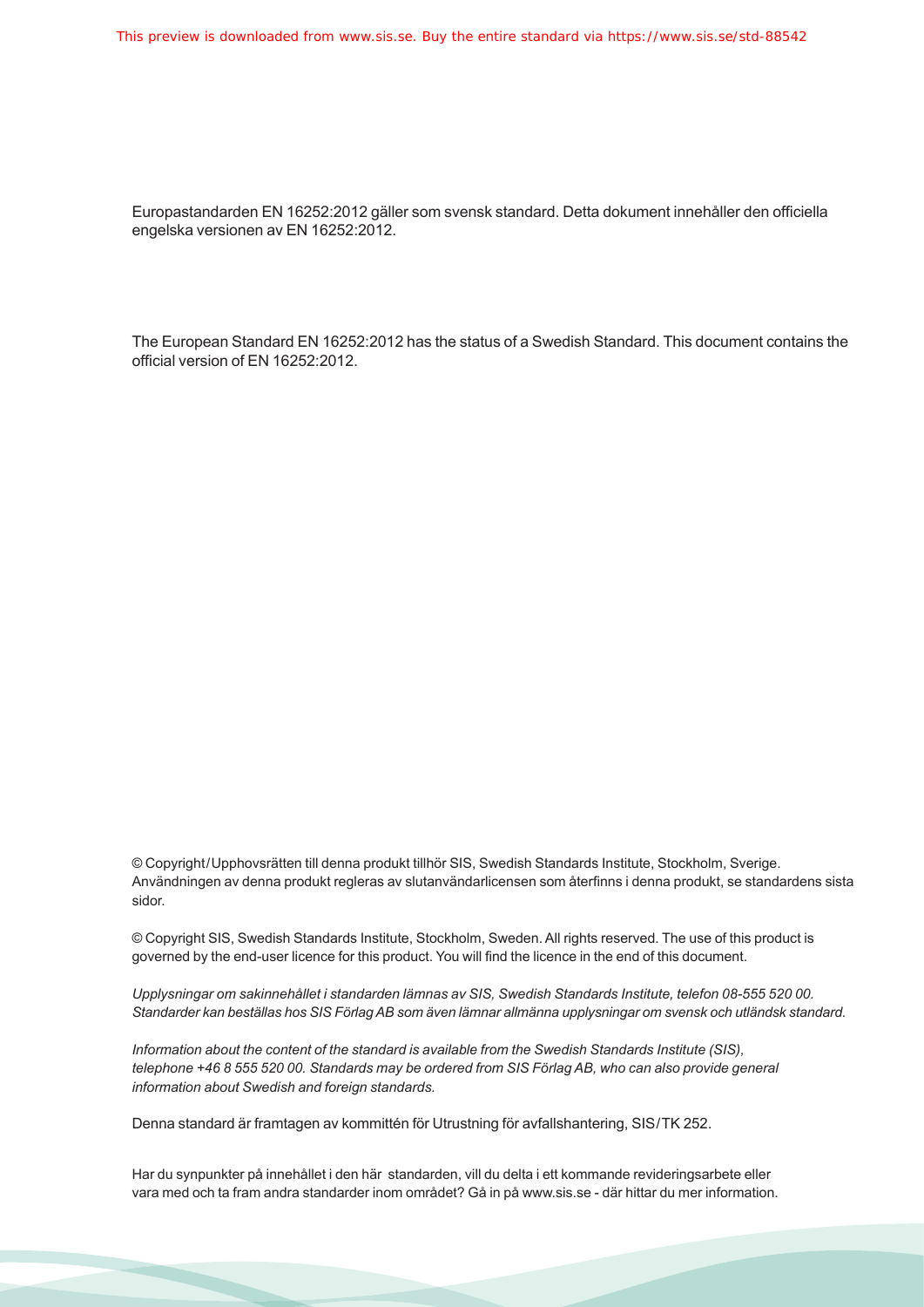This preview is downloaded from www.sis.se. Buy the entire standard via https://www.sis.se/std-88542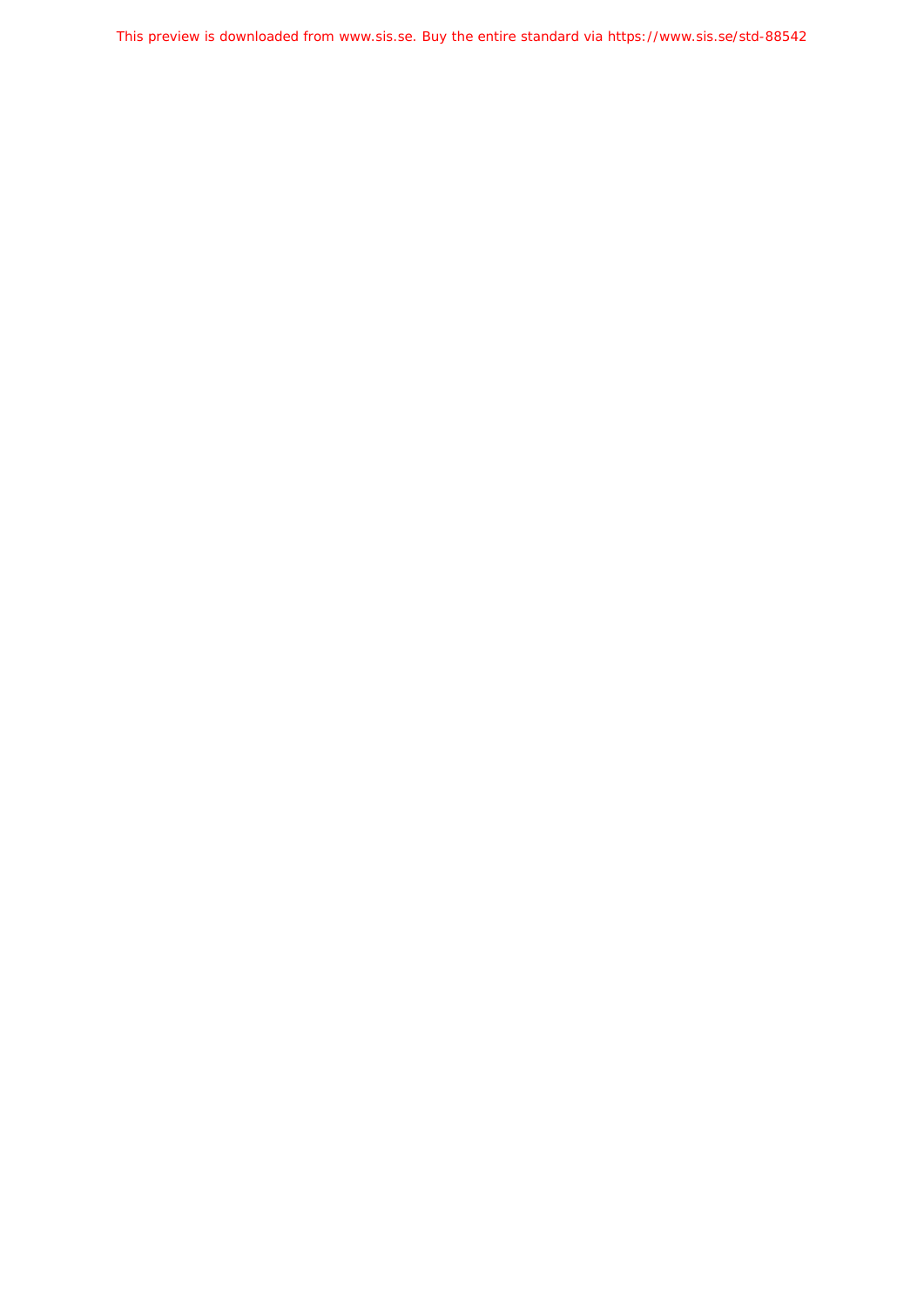## EUROPEAN STANDARD NORME EUROPÉENNE EUROPÄISCHE NORM

## **EN 16252**

December 2012

ICS 13.030.40; 25.120.10

English Version

### Machines for compacting waste materials or recyclable fractions - Horizontal baling presses - Safety requirements

Machines de compactage pour déchets ou matières recyclables - Presses à balles horizontales - Prescriptions de sécurité

 Maschinen zum Verdichten von Abfällen oder recyclebaren Materialien - Horizontal arbeitende Ballenpressen - Sicherheitsanforderungen

This European Standard was approved by CEN on 3 November 2012.

CEN members are bound to comply with the CEN/CENELEC Internal Regulations which stipulate the conditions for giving this European Standard the status of a national standard without any alteration. Up-to-date lists and bibliographical references concerning such national standards may be obtained on application to the CEN-CENELEC Management Centre or to any CEN member.

This European Standard exists in three official versions (English, French, German). A version in any other language made by translation under the responsibility of a CEN member into its own language and notified to the CEN-CENELEC Management Centre has the same status as the official versions.

CEN members are the national standards bodies of Austria, Belgium, Bulgaria, Croatia, Cyprus, Czech Republic, Denmark, Estonia, Finland, Former Yugoslav Republic of Macedonia, France, Germany, Greece, Hungary, Iceland, Ireland, Italy, Latvia, Lithuania, Luxembourg, Malta, Netherlands, Norway, Poland, Portugal, Romania, Slovakia, Slovenia, Spain, Sweden, Switzerland, Turkey and United Kingdom.



EUROPEAN COMMITTEE FOR STANDARDIZATION COMITÉ EUROPÉEN DE NORMALISATION EUROPÄISCHES KOMITEE FÜR NORMUNG

**Management Centre: Avenue Marnix 17, B-1000 Brussels** 

Ref. No. EN 16252:2012: E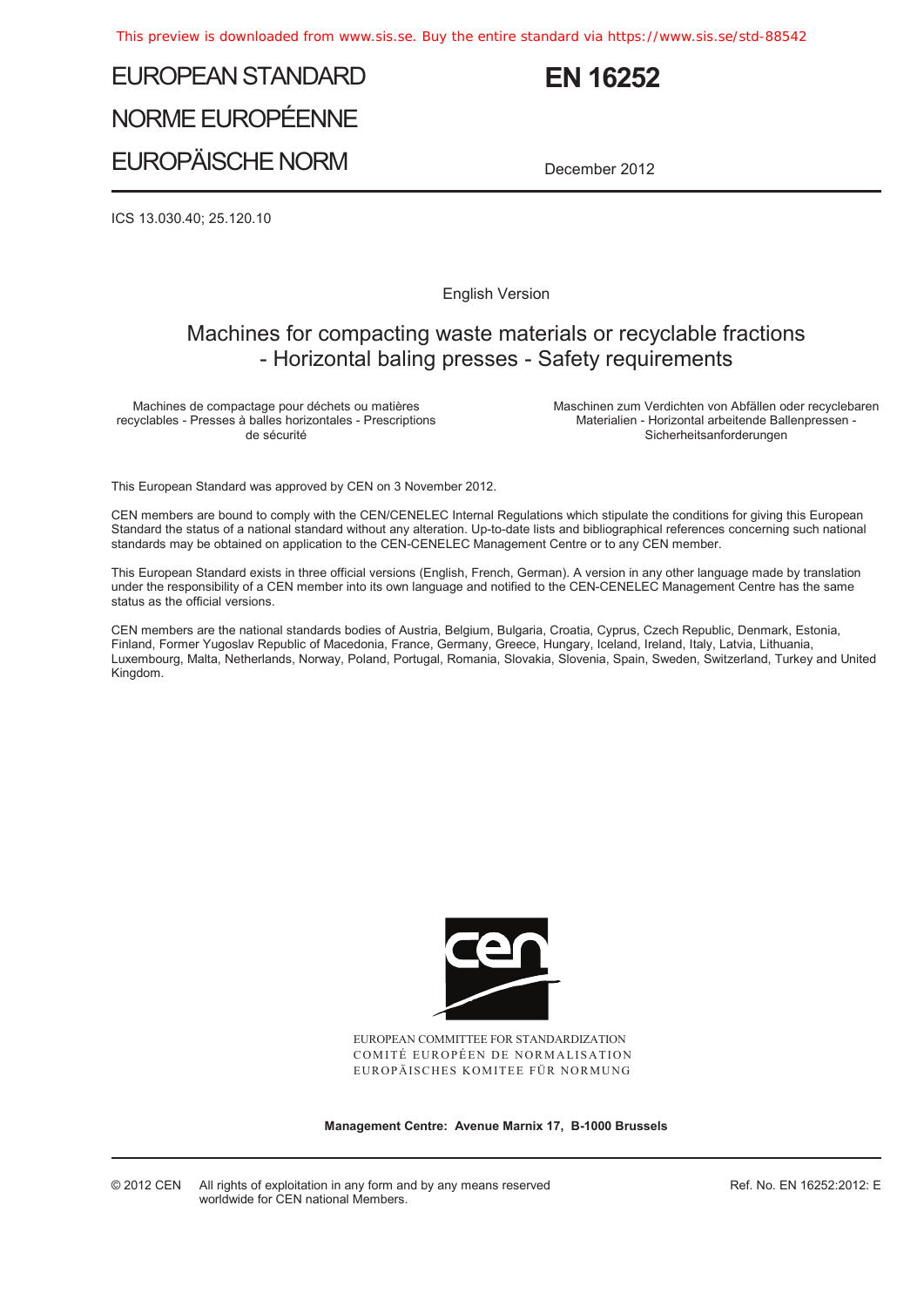This preview is downloaded from www.sis.se. Buy the entire standard via https://www.sis.se/std-88542 SS-EN 16252:2012 (E)

### **Contents**

| 1                       |                                                                                            |     |  |  |
|-------------------------|--------------------------------------------------------------------------------------------|-----|--|--|
| 2                       |                                                                                            |     |  |  |
| 3                       |                                                                                            |     |  |  |
| $\overline{\mathbf{4}}$ |                                                                                            |     |  |  |
| 5                       |                                                                                            |     |  |  |
| 5.1                     |                                                                                            |     |  |  |
| 5.1.1                   |                                                                                            |     |  |  |
| 5.1.2                   |                                                                                            |     |  |  |
| 5.1.3                   |                                                                                            |     |  |  |
| 5.1.4                   |                                                                                            |     |  |  |
| 5.1.5                   |                                                                                            |     |  |  |
| 5.1.6                   |                                                                                            |     |  |  |
| 5.2                     |                                                                                            |     |  |  |
| 5.2.1                   |                                                                                            |     |  |  |
| 5.2.2                   |                                                                                            |     |  |  |
| 5.2.3                   |                                                                                            |     |  |  |
| 5.2.4                   |                                                                                            |     |  |  |
| 5.3                     |                                                                                            |     |  |  |
| 5.4                     |                                                                                            |     |  |  |
| 5.5                     |                                                                                            |     |  |  |
| 5.6                     |                                                                                            |     |  |  |
| 5.6.1                   |                                                                                            |     |  |  |
| 5.6.2                   |                                                                                            |     |  |  |
| 5.6.3                   |                                                                                            |     |  |  |
| 5.7                     | Hazards due to neglecting ergonomic principles in the design of the machine  25            |     |  |  |
| 6                       |                                                                                            |     |  |  |
| 7                       |                                                                                            |     |  |  |
| 7.1                     |                                                                                            |     |  |  |
| 7.2                     |                                                                                            |     |  |  |
| 7.2.1                   |                                                                                            |     |  |  |
| 7.2.2                   |                                                                                            |     |  |  |
| 7.2.3                   |                                                                                            |     |  |  |
| 724                     |                                                                                            | .27 |  |  |
| 7.2.5                   |                                                                                            |     |  |  |
| 7.2.6                   |                                                                                            |     |  |  |
| 7.2.7                   |                                                                                            |     |  |  |
| 7.2.8                   |                                                                                            |     |  |  |
| 7.2.9                   | Information for preventing faults and troubleshooting on the bale tying equipment (e.g. in |     |  |  |
|                         |                                                                                            |     |  |  |
| 7.2.10                  | Information on periodic examinations and examinations following repairs and                |     |  |  |
| 7.3                     |                                                                                            |     |  |  |
| 7.3.1                   |                                                                                            |     |  |  |
| 7.3.2                   |                                                                                            |     |  |  |
|                         |                                                                                            |     |  |  |
|                         |                                                                                            |     |  |  |
| A.1                     |                                                                                            |     |  |  |
| A.2                     |                                                                                            |     |  |  |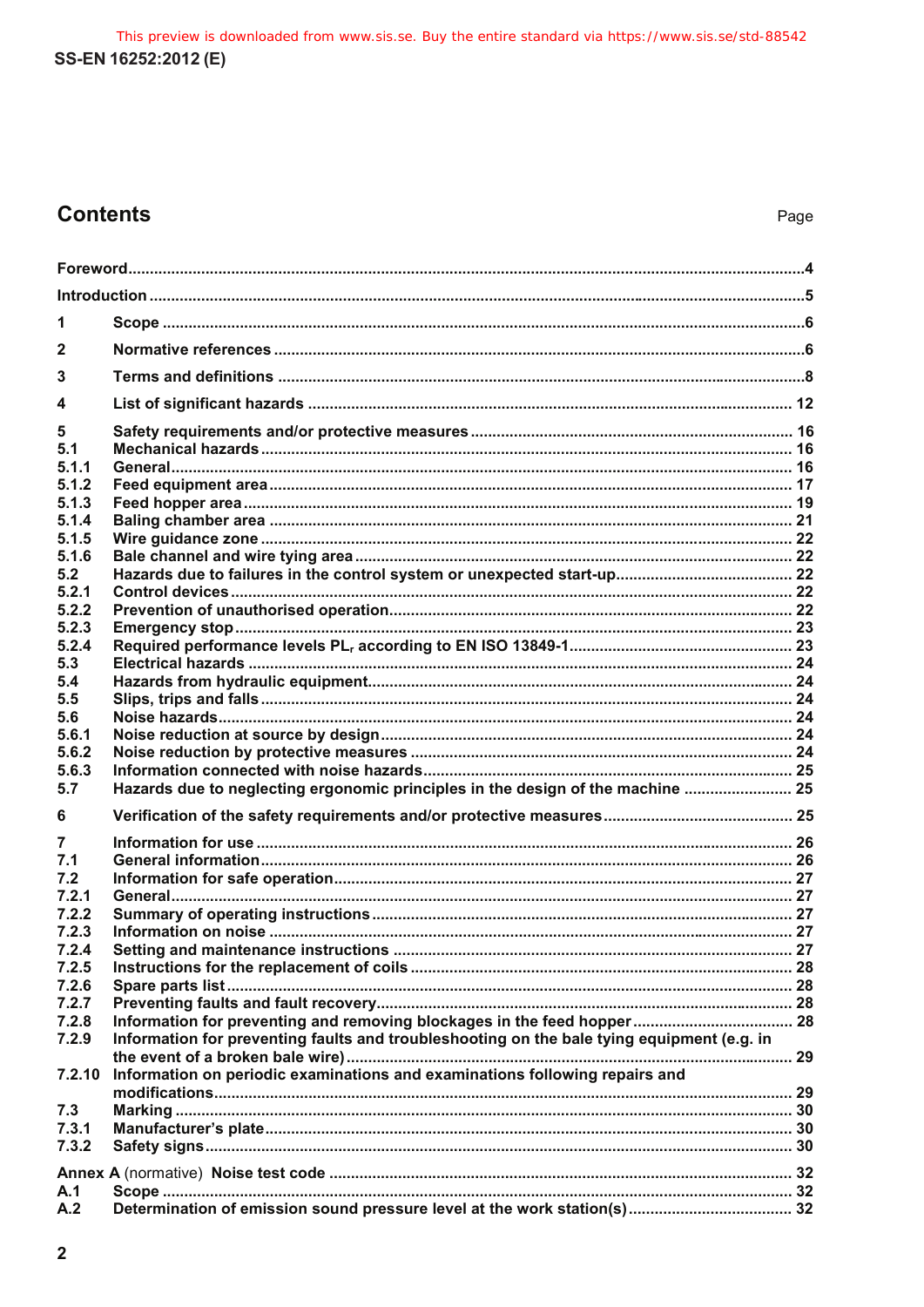| A.2.1 |                                                                                      |  |
|-------|--------------------------------------------------------------------------------------|--|
| A.2.2 |                                                                                      |  |
| A.3   |                                                                                      |  |
| A.3.1 |                                                                                      |  |
| A.3.2 |                                                                                      |  |
| A.4   |                                                                                      |  |
| A.5   |                                                                                      |  |
| A.6   |                                                                                      |  |
| A.6.1 |                                                                                      |  |
| A.6.2 |                                                                                      |  |
| A.6.3 |                                                                                      |  |
| A.6.4 |                                                                                      |  |
| A.6.5 |                                                                                      |  |
| A.7   |                                                                                      |  |
|       |                                                                                      |  |
|       | Annex ZA (informative) Relationship between this European Standard and the Essential |  |
|       |                                                                                      |  |
|       |                                                                                      |  |
|       |                                                                                      |  |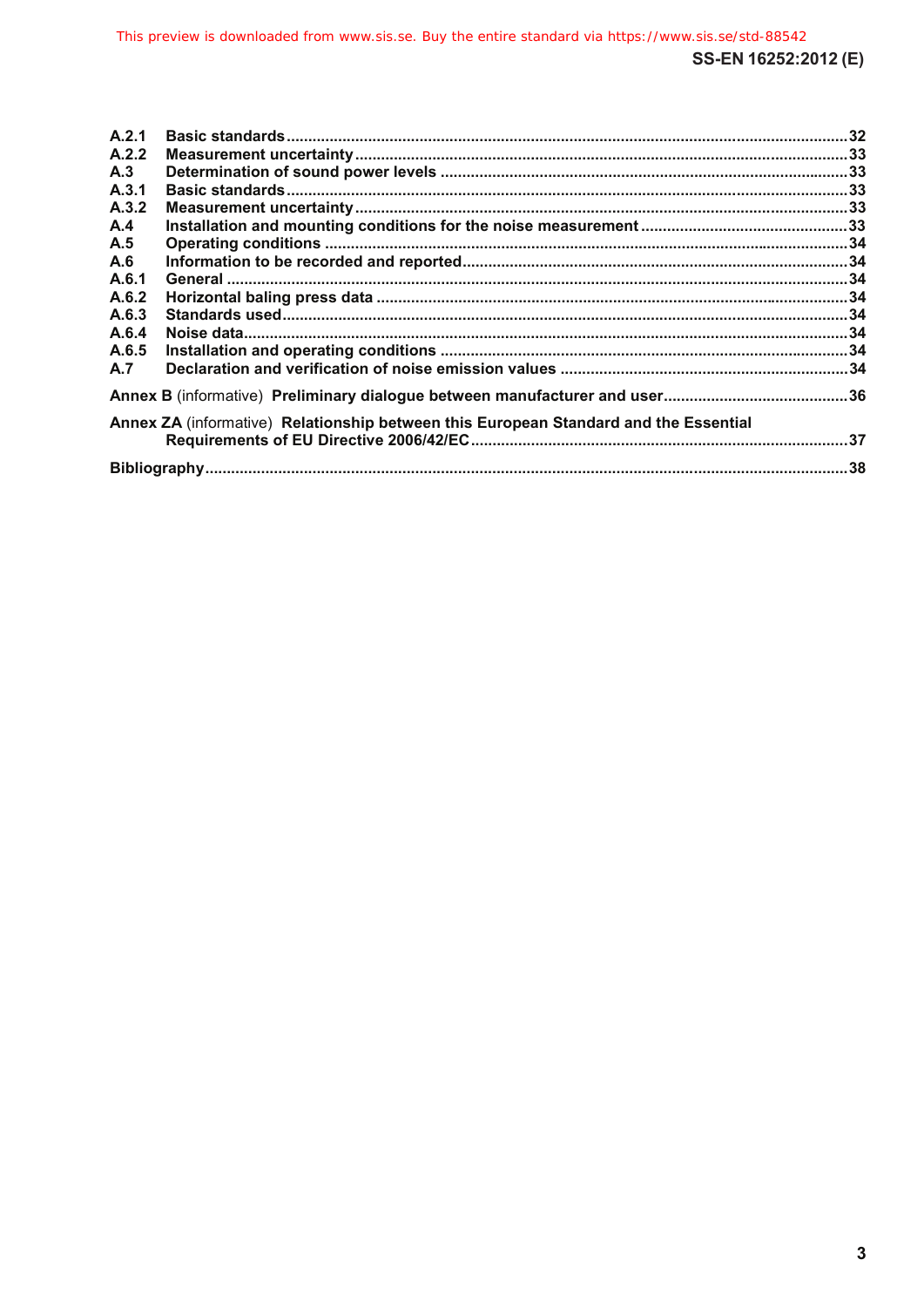### **Foreword**

This document (EN 16252:2012) has been prepared by Technical Committee CEN/TC 397 "Project Committee - Baling presses - Safety requirements", the secretariat of which is held by DIN.

This European Standard shall be given the status of a national standard, either by publication of an identical text or by endorsement, at the latest by June 2013, and conflicting national standards shall be withdrawn at the latest by June 2013.

Attention is drawn to the possibility that some of the elements of this document may be the subject of patent rights. CEN [and/or CENELEC] shall not be held responsible for identifying any or all such patent rights.

This document has been prepared under a mandate given to CEN by the European Commission and the European Free Trade Association, and supports essential requirements of EU Directive(s).

For relationship with EU Directive(s), see informative Annex ZA, which is an integral part of this document.

According to the CEN/CENELEC Internal Regulations, the national standards organisations of the following countries are bound to implement this European Standard: Austria, Belgium, Bulgaria, Croatia, Cyprus, Czech Republic, Denmark, Estonia, Finland, Former Yugoslav Republic of Macedonia, France, Germany, Greece, Hungary, Iceland, Ireland, Italy, Latvia, Lithuania, Luxembourg, Malta, Netherlands, Norway, Poland, Portugal, Romania, Slovakia, Slovenia, Spain, Sweden, Switzerland, Turkey and the United Kingdom.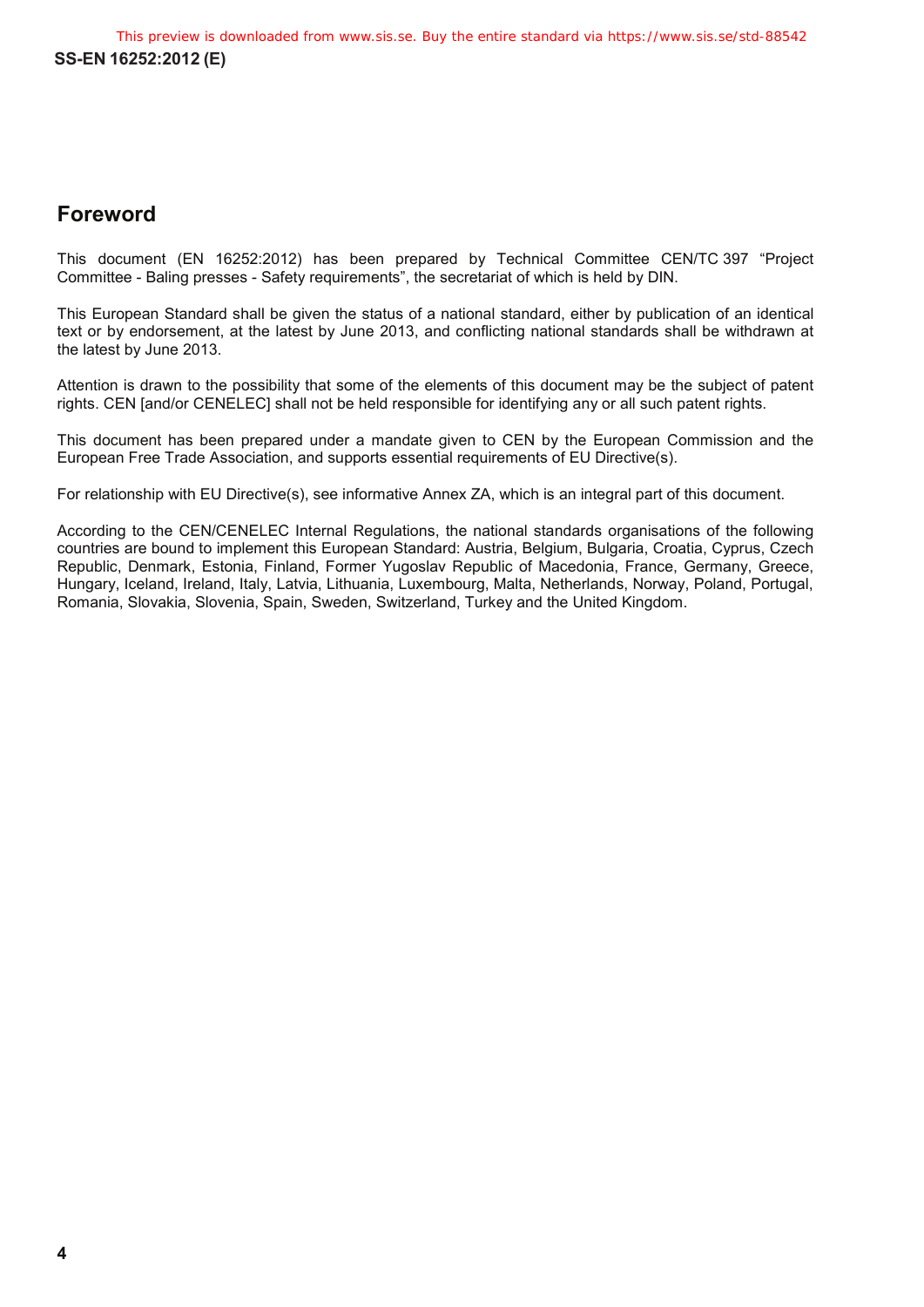### **Introduction**

This European Standard is a type C standard as stated in EN ISO 12100.

The machinery concerned and the extent to which hazards, hazardous situations and hazardous events are covered are indicated in the scope of this document.

When provisions of this type C standard are different from those which are stated in type A or B standards, the provisions of this type C standard take precedence over the provisions of the other standards for machines that have been designed and built in accordance with the provisions of this type C standard.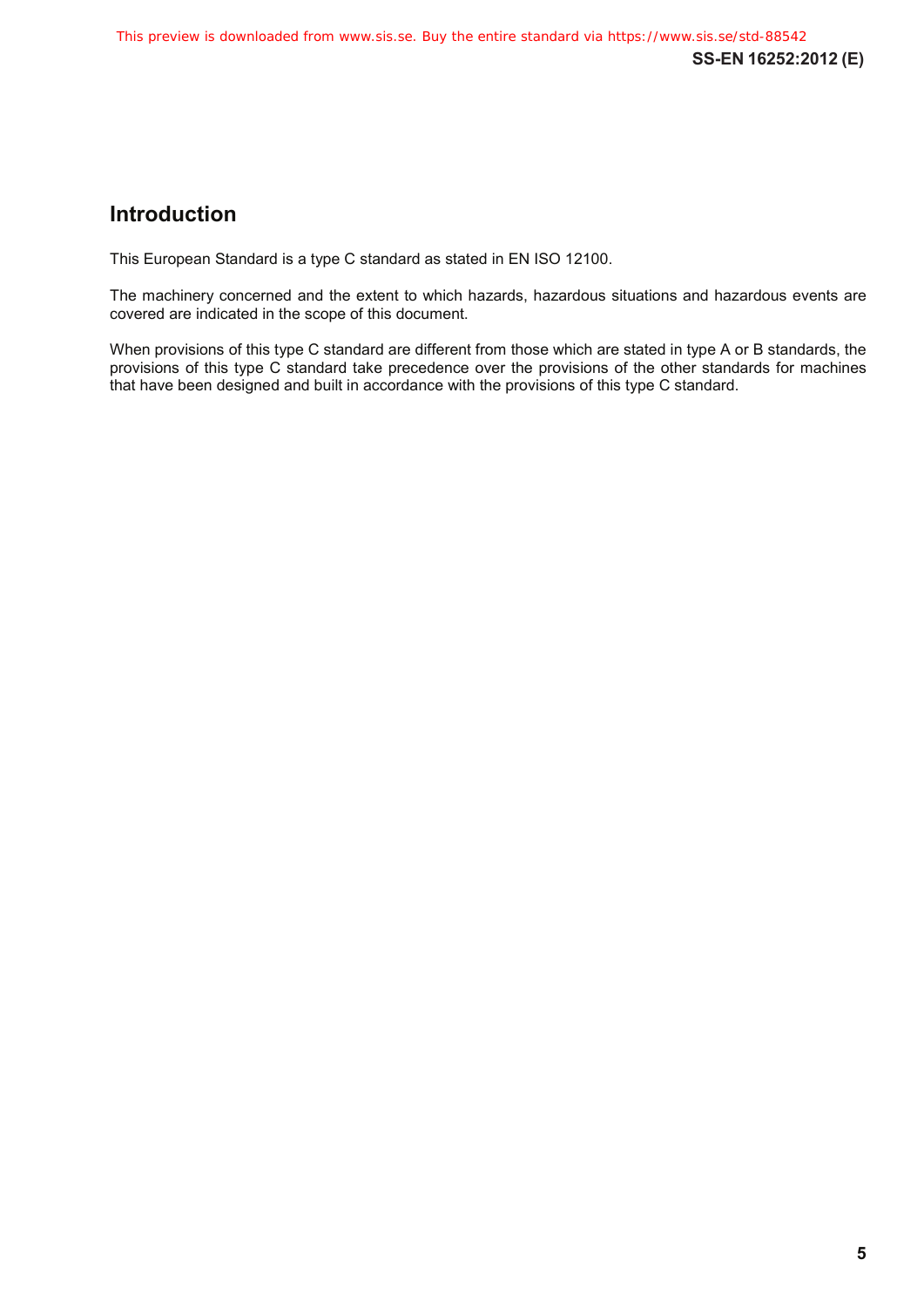#### **1 Scope**

This European Standard specifies the safety requirements for the design, manufacture and information for safe use of horizontal baling presses for compacting waste material or recyclable fractions (e.g. paper, plastics, textiles, cans, cardboard, mixed waste), hereafter referred to as materials. It covers only machines fed by conveyors or by feed hoppers where the bales are bound manually or automatically. The feed hoppers covered by this European Standard are only fed mechanically or by hand.

The scope of this European Standard includes any mechanical feed equipment, such as belt type loading and feed conveyors or bin lifts, forming an integral part of the baling press assembly. However, pneumatic conveying systems are outside the scope of this European Standard.

This European Standard does not apply to cranes, lift trucks or other mobile plant used to load materials into the feed hopper. Nor does it apply to hazards arising from loading the feed hopper using cranes, lift trucks or other mobile plant.

This European Standard does not apply to pre-conditioning equipment connected at the inlet side of the feed hopper (e.g. sorter, shredder, stand-alone perforator), nor to equipment at the outlet side of the baling press.

This European Standard does not deal with suction and de-dusting mechanisms.

This European Standard does not apply to hazards arising from the materials being processed (e.g. asbestos, clinical waste, aerosol containers).

This European Standard does not cover risks arising from installation of baling presses in places accessible to the public.

All hazards mentioned in Clause 4 are dealt with in this European Standard.

This European Standard is not applicable for horizontal baling presses which are manufactured before the date of its publication as an European Standard.

#### **2 Normative references**

The following documents, in whole or in part, are normatively referenced in this document and are indispensable for its application. For dated references, only the edition cited applies. For undated references, the latest edition of the referenced document (including any amendments) applies.

EN 349:1993+A1:2008, *Safety of machinery — Minimum gaps to avoid crushing of parts of the human body*

EN 620:2002+A1:2010, *Continuous handling equipment and systems — Safety and EMC requirements for fixed belt conveyors for bulk materials* 

EN 953:1997+A1:2009, *Safety of machinery — Guards — General requirements for the design and construction of fixed and movable guards* 

EN 1088:1995+A2:2008, *Safety of machinery — Interlocking devices associated with guards — Principles for design and selection* 

EN 60204-1:2006, *Safety of machinery — Electrical equipment of machines — Part 1: General requirements (IEC 60204-1:2005, modified)* 

EN 60529:1991, *Degrees of protection provided by enclosures (IP Code) (IEC 60529:1989)*

EN 60947-5-1:2004, *Low-voltage switchgear and control gear — Part 5-1: Control circuit devices and switching elements — Electromechanical control circuit devices (IEC 60947-5-1:2003)*